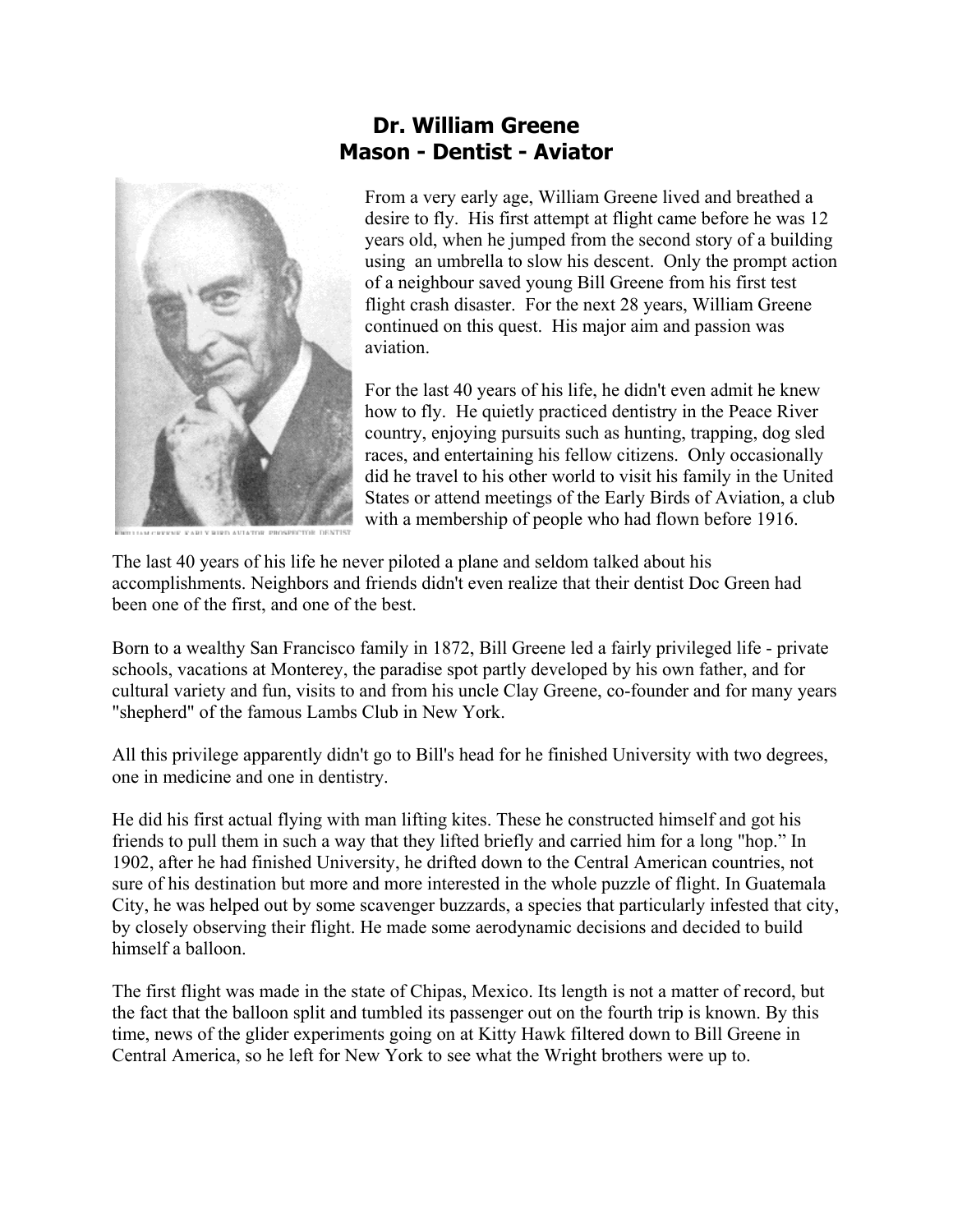That was the beginning of a tremendous rivalry between the Wrights, Glenn Curtiss and Dr. Greene for "firsts" in the field of aviation. The problem was money to back the necessary experiments and Dr. Greene's rivals had better luck than he in mounting support. He did, however, get a factory established in Rochester where he constructed a number of "Greene" biplanes.

There is a record on file that a craft built by William Greene, then the treasurer of the US Aeronautic Society, had a wing span of 40'0" and was powered by three props, two tractors, and one pusher. There is no record of whether the flight of this aircraft was successful.

It seemed that something always went wrong at the last minute for Dr. Greene. In 1909, he built a machine to compete for the \$10,000 prize offered by a New York newspaper for the first flight from Albany to New York, but just before the plane was quite finished, he heard that Glenn Curtiss was ready to go. Promptly, Dr. Greene went to New York and was there in time to wish his rival good luck and hold his machine for the take off. Curtiss won the money.

Then in 1910, Greene planned to take part in the Belmont Air Meet, but one of his planes crashed just before the Meet and another could not be finished in time. He did fly in the Meet, but he had to fly other people's machines.

All of Dr. Greene's machines were biplanes and all but one had the controls in front. As for the instruments, it didn't take up much space. A string tied to a strut formed a sort of altimeter. When the string fluttered on a horizontal plane, the airplane was on an even keel; if it fluttered above the plane, then the craft was descending, and it fluttered below, the plane was climbing.

Dr. Greene was keen on string experiments - maybe that's all he could afford. In an effort to prove that there was a vacuum on the top of the wing, he attached a number of silk cords to the top, and these obligingly stood up for him in flight, thus proving his point that some lift is in the top surface.

He also experimented, along with all the other anxious aviators, with problems of lateral stability, ailerons and how to cut down non-effectual head resistance. He didn't join the other aviators, however, in the race to make the sharpest possible cutting edge. He knew from his buzzard watching days that the cutting edge is not a decisive factor in flight - witness the edge on today's planes.

What he soon realized what that the engine was going to be the most important flight factor. At one point he argued that he could make a wooden desk fly if there were enough power behind it. But it was almost impossible to get engines for the biplanes. A factory which produced engines suitable for small planes was completely committed to the Curtiss outfit, and no amount of money could by one from a competitor. So Greene ended up using marine or automobile engines which were heavy and not very powerful - a ration of approximately 25-30 horsepower for 350- 400 pounds of weight.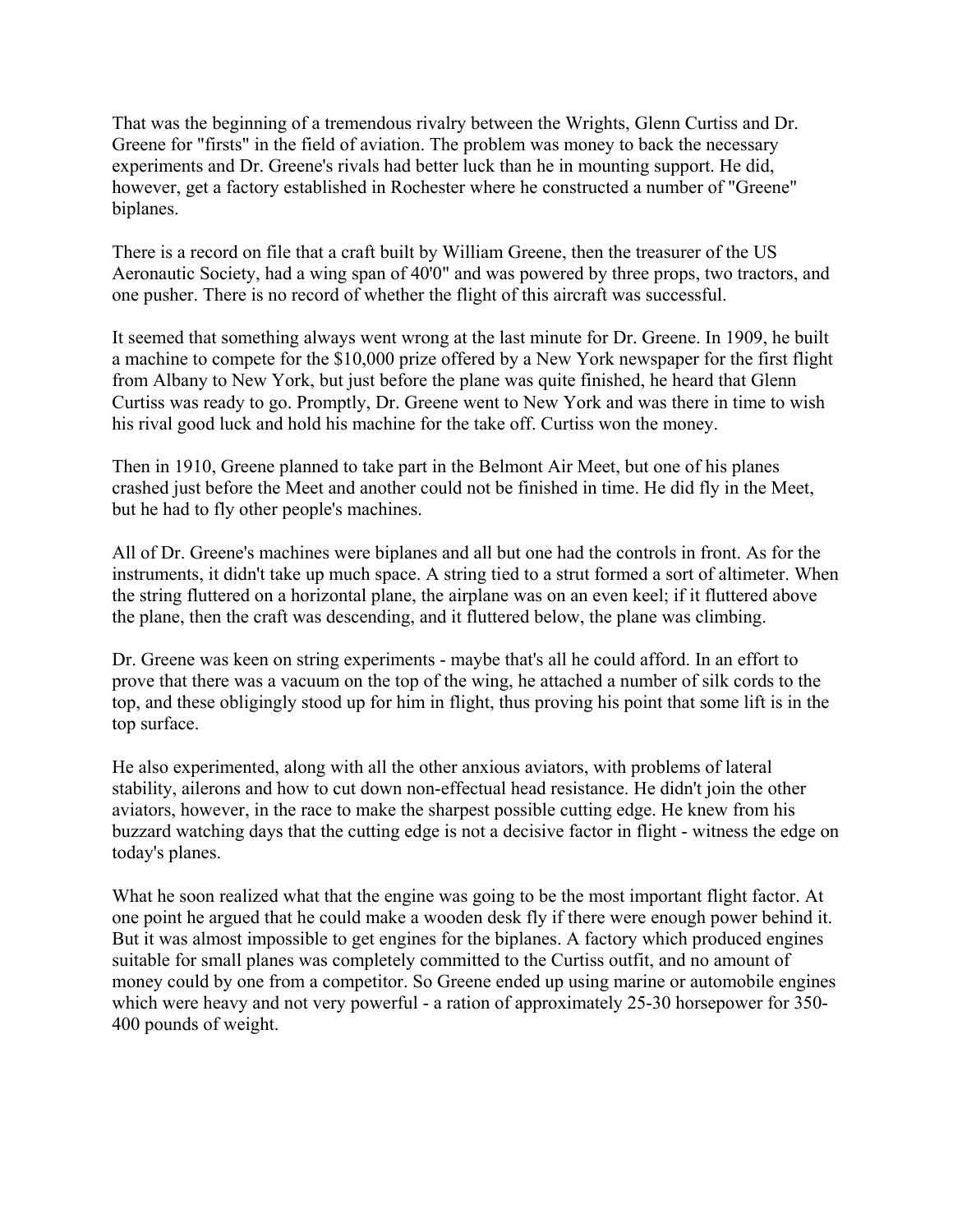Many years later when Dr. Greene was interviewed in Edmonton, he paid tribute to the airworthiness of those early planes, in spite of their unsophisticated machinery. "I am just wondering," he said, "whether modern designers are not sacrificing efficiency of the airplane to speed. In my opinion, they are depending too much on motive power to support the craft and pull it through space. That's all right, except when the power fails," he said.

His planes had a gliding ratio of 1-14, or a glide of fourteen feet to every one foot drop. When the power failed, as it often did, he could usually glide to a safe landing.

Writing about the flight of a Greene biplane, J. deJara Almonte said in an aeronautical magazine, "The flight of the day had two noticeable features, the most important of which was probably the short run required before the machine rose into the air. In the first trial, the aviator had run along the track only a scant 50 yards before he elevated his forward rudders and the machine rose gracefully from the ground for a flight of 250 feet. The other feature remarked by the spectators was the remarkable smoothness with which the biplane went through the air. There was a total absence of the undulating motion so noticeable in the flights of the Wright machines, and there was a general impression that the Greene machine would be easily controlled. This impression was strengthened when Dr. Greene waved one hand to the spectators while in the air."

But flying was still very dangerous and in spite of the daredevil spirit of it all, the men were cautious. Dr. Greene recalled that, "I have seen the Wright brothers, Curtiss and the rest, as well as myself, go out on the race track or field - there were no flying fields then as there are today and suspend a handkerchief. If it fluttered, we would shake our heads and say, "No, too much wind for flying today."

In 1909, Greene expanded his flying experience and tried a dirigible. It was powered by a motorcycle engine and the controls were casual, to say the least. To descend, the operator would run forward and tip the nose down; to ascend, he'd go the other way.

Greene also accompanied two other men who were seeking to set an endurance record in an international balloon contest. They started out at North Adams, Mass., drifted over Boston and out over the Atlantic. In order to get back to land, they had to drop to 300 feet before they caught a current and were able to regain land.

However, all the enthusiasm, courage and interest in the world couldn't pay the bills and by 1910, Bill Greene had pretty well exhausted his resources and those of his friends and family. He was broken in spirit and body - he'd lost badly at the Belmont Meet and he'd injured himself seriously in a crash - so he went from one extreme to another.

As to exactly when Dr. Greene made his first airplane flight, and whether he was third or eighth or whatever, is hard to say. Dr. Greene himself said he thought he'd built planes that "hopped" pretty well in 1907. A letter written by Dr. Greene in 1918 , quotes the year 1906, which would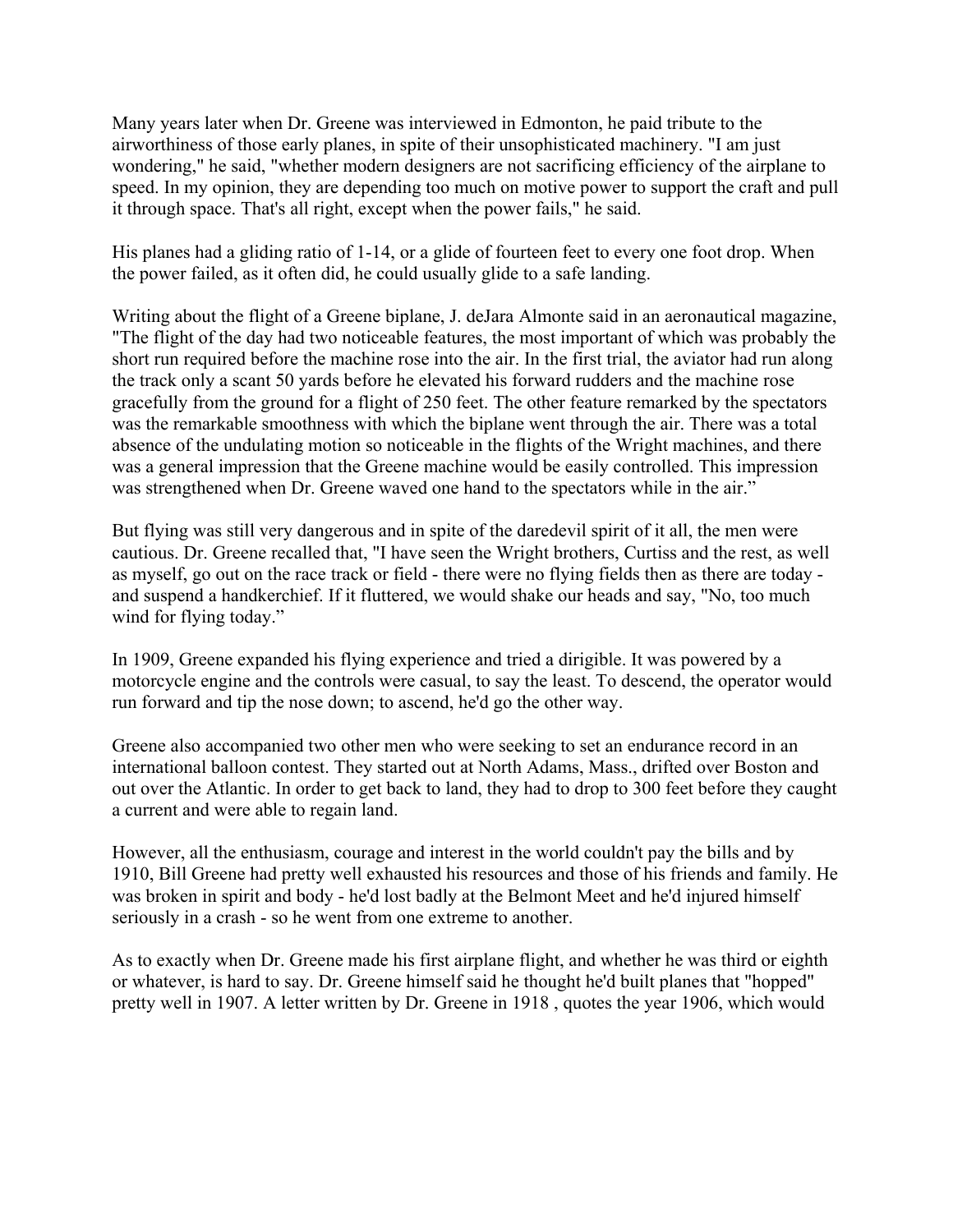have made him the third man in the world to fly. Other sources such as the May 22, 1910, issue of the New York Sun, place him solidly in the top eight. The article states, "The only American machines that have made successful flights are the Wright, Curtiss-Herring, Greene, Pfitzner, and Herring-Burgess airplanes. Besides the Wright brothers, the only other aviators in this country are Curtiss, Williard, Dr. Greene, Hamilton and Pfitzner."

Other of his flight records are more accurately established. In 1909, flying one of his own biplanes, he established a world record for quick starting, getting into the air after a run of only 30 feet. That same year, he flew with three passengers and set a record for that.

The books don't say too much about his last record, but it should be noted that Dr. Greene was able to stay out of all the legal hassles that attended those first few years of intense rivalry in the aviation business. One article put it this way, "Nearly every machine that can get off the ground in this country has been enjoined by the courts."

Dr. Greene's downfall came through the lack of money and salesmanship. "I am no businessman and never was," he admitted years later. "Salesmanship is the greatest force in the world and if you haven't got it, it doesn't make much difference whether you have anything else," he said.

In 1911, he travelled to Canada and found his way by railway to Edmonton and then to the settlement of Peace River. From there, he travelled another 300 miles, this time by oxen team, to Hudson Hope in the Peace River area of British Columbia. He lived there for four years with his wife and family as just plan "Bill Greene," trapping and homesteading and living a life about as different from his former life as anything could be.

The Greene's daughter Ursula was born while they were in the north. In fact, she was supposed to have been born in Edmonton but she came en route; thus she first saw the light of day in a small room above a saloon in Grouard, Alberta, which at that time was a Hudson Bay post. In a 1943 Star Weekly article, Ursula (who became a movie actress called Toni Crane) was said to have driven her own team of dogs, felled trees, her 92<sup>nd birthday, in Florida.</sup>



blazed trails and caught a lynx: while living the life of a pioneer in Hudson Hope. Mrs. (W.M.) Evangeline Greene on

When news of the war finally filtered up to Hudson Hope, Dr. Greene came out right away and enlisted with the Royal Flying Corps in Toronto. They discovered his age, however, and rejected his offer. He then went back to the United States and was appointed research officer in charge at Kelly Field, the largest flying field then in the United States.

Eventually, he ended up in Toul, France, with the Second U.S. Army Air Service, and in the course of his service there, he devised an automatic cut-out switch for the de Haviland airplanes. Up until that time, the de Havilands had been known as flying coffins because of their tendency to burst into flames upon crashing.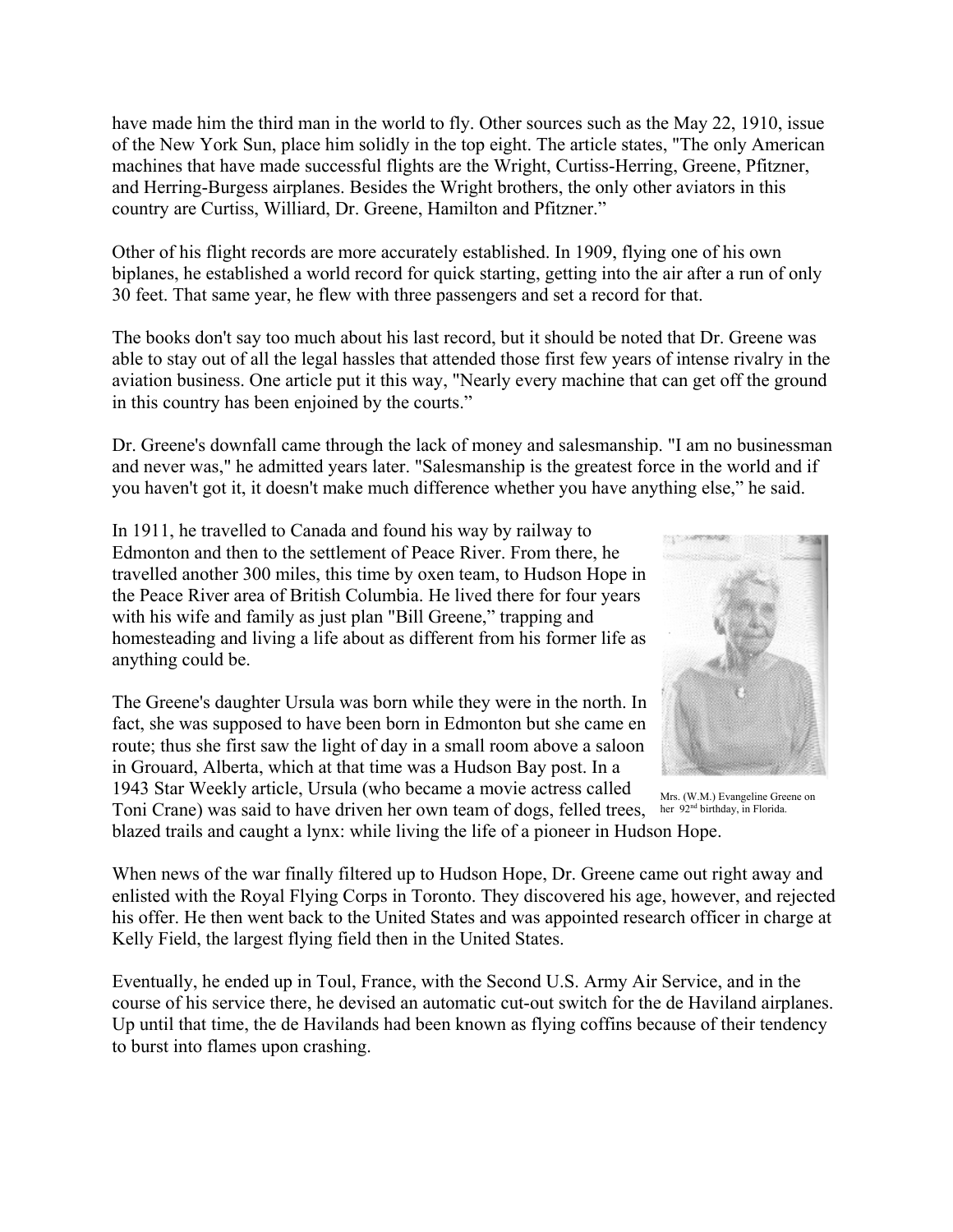In 1922 after the war, he came back to Canada and the Peace River country, although he settled for the comparatively civilized town of Peace River rather than head into the far north and Hudson Hope. He never flew a plane again, and described himself merely as an interested onlooker in the developing aviation field.

While in Peace River, Dr. Greene helped organize and stage several musical operettas including "Journeys End" and "China Shop" in which Dr. Greene was the Stage Director, and his competing dentist, Dr. Lesley Robinson, who had arrived in Peace River in 1925, was the Musical Director. An article from the Edmonton Journal, January 23, 1930 reads: "Arrangements for the production of the greatest war play, 'Journey's End', in Peace River are now practically completed. In view of the nature of the pay it was unanimously felt that all principals in the cast should be selected from those who had actual experience in the trenches, and a result the following cast as submitted by Dr. Greene and S. Grimwood was approved: Frank Smith, J.A. Caw, S. Grimwood, W.H. Thorne, Collison, Gibson, Copeland, Clarke and Young. .... No detail will be left out to ensure the success of the pay here. The stage management will be in the very capable hands of Dr. W. Greene, whose previous record along these lines has been a magnificent success."

Dr. Greene also had a large horse-drawn van which he fitted up as a magic show and toured the Peace River Region. He favoured an "Oriental" theme as a magician and put on many acts with his daughter Ursula as his assistant who also playing the part of the girl who was sawed in half.

Dr. Robinson recalled that shortly after he arrived in Peace River, he found Dr. Greene in the lobby of the Peace River Hotel, trying to thaw frozen cocaine and other solutions above the large heater so that he could treat patients. At a later date, when both dentists were slightly better established, Dr. Robinson ordered a small sign to be put up in front of his office. Dr. Robinson's sign was not ready, when Dr. Greene ordered and installed a very large sign for his office using the same blue colour. When Dr. Robinson's sign was hung, Dr. Greene protested to the town that Dr. Robinson was copying him!

Dr. Greene settled down to be a dentist and a good citizen, and was a colourful character in Peace River. He obviously had an itchy foot and would sometimes disappear for months without warning on long trips. Sometimes trapping, sometimes making a tour as an itinerant dentist, and other times to visit the US. He was cynical at times, and was apparently quite temperamental when it came to certain topics concerning dentistry, but he was considered to be a warm hearted man, and a great asset to Peace River.

As to why he stayed in northern Canada, Dr. Greene is quoted as saying, "It's a grand country. Mountain sheep to hunt, bears, deer, moose, everything. There's a whole world to range when you're in the mood. I can close up the office and go away for months with a tent, some grub and a gun. That's happiness."

Long time residents of Peace River recall the dog sled races that were held on the streets of the town. The race would begin at the top of the main street, near what is now a Hotel, loop around, and the final leg would be from the bottom of the hill, near what is now the shopping mall, back to the start. Dr. Greene, had two rather unusual dogs that he had trained to pull his dog sled for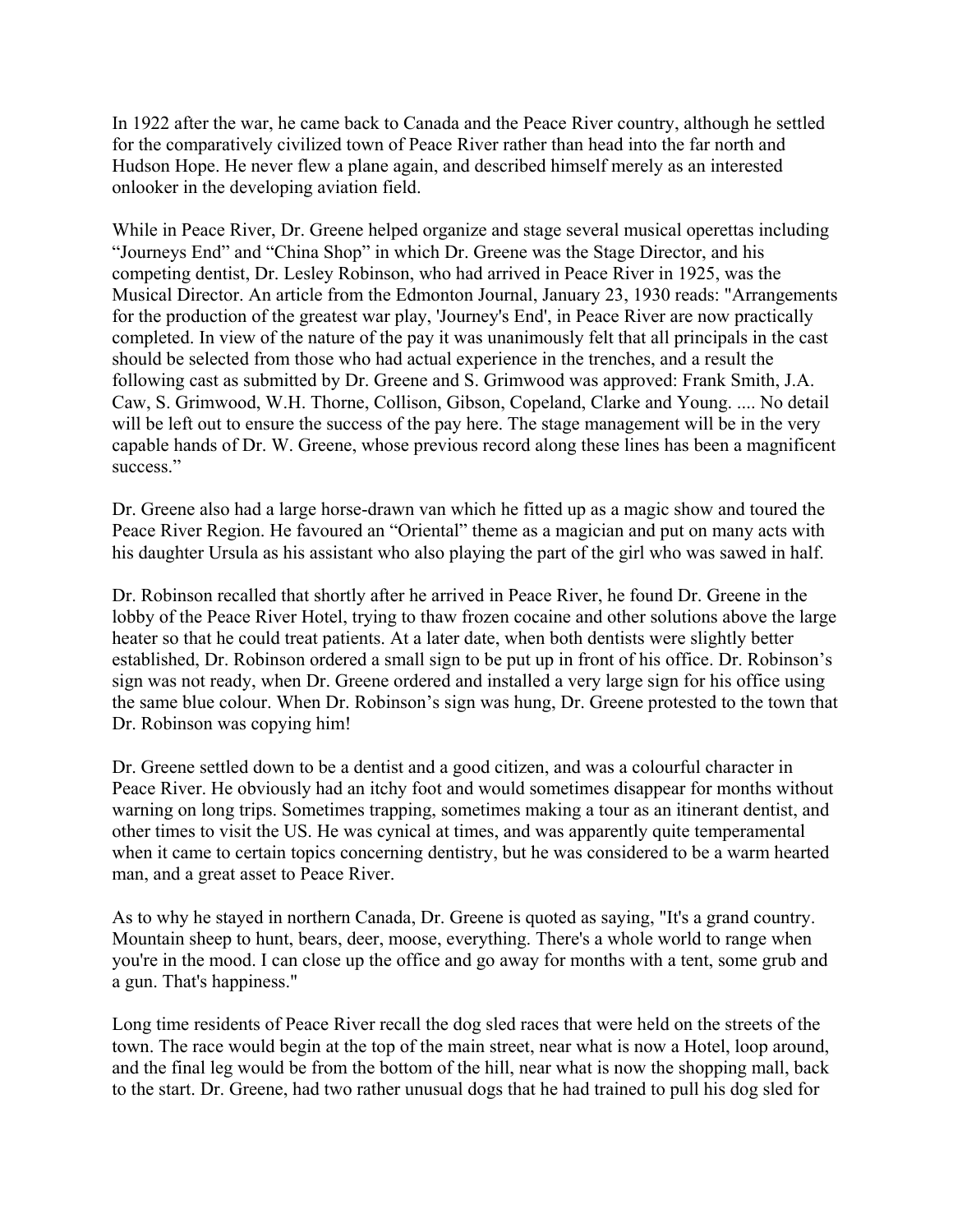when he travelled to other communities during the winter, and he would enter them in the race with his daughter Ursula as the driver. With the two non-traditional dogs pulling the sled, and a young girl driving, Dr. Greene's team was not considered to be the favourite. However, when the dogs turned the corner at the bottom of the street, Dr. Greene would whistle and the dogs would take off like a shot, passing any team that happened to be ahead of them, and came in first.

Dr. Greene thought so much of the northland that he and another Peace River old-timer, Norman Soars, persuaded the government to preserve a parcel of land up and down the valley from Peace River town for several miles. Known now as the Greene Valley Game Preserve, the land perpetuates his memory.

Dr. Greene died of a stroke on August 28, 1952, in Edmonton, Alberta. After his death, his wife Evangeline, moved to North Carolina in the United States to be with her daughter Ursula and her son-in-law Robert Reinhart. The Reinharts and Mrs. Greene eventually settled in Key Biscayne Florida where Mrs. Greene became well known for her painting. At the tender age of 91 in 1965, she celebrated her birthday with a show of her paintings at the Key Biscayne Community Church.



Therein lies the enigma of Bill Greene. He started off in the clouds, set all sorts of records, made all sorts of achievements in that area, but is remembered by very few. He returned to the earth, lived a quiet and quite unremarkable life in some ways, but ended up with a piece of the beautiful Peace River valley named for him, something which will commemorate for all time his name and memory. His wife continued after his death, barely remembered even by the people of Peace River, but accomplished in her own way as Dr. Greene

was in his.

As a memorial to Dr. Greene, a stone cairn is located on a hill above Peace River with a bronze plaque commemorating his contributions to the community and to the organizations to which he belonged.

The plaque on the cairn reads;



IN MEMORY OF WILLIAM GREENE M.D. D.D.S. SAN FRANCISCO - MAY 2, 1874 EDMONTON - AUGUST 28, 1952 ONE OF THE FIRST TO FLY INVENTOR EXPLORER PIONEER TO LIVE IN THE HEARTS OF THOSE WE LOVE IS NOT TO DIE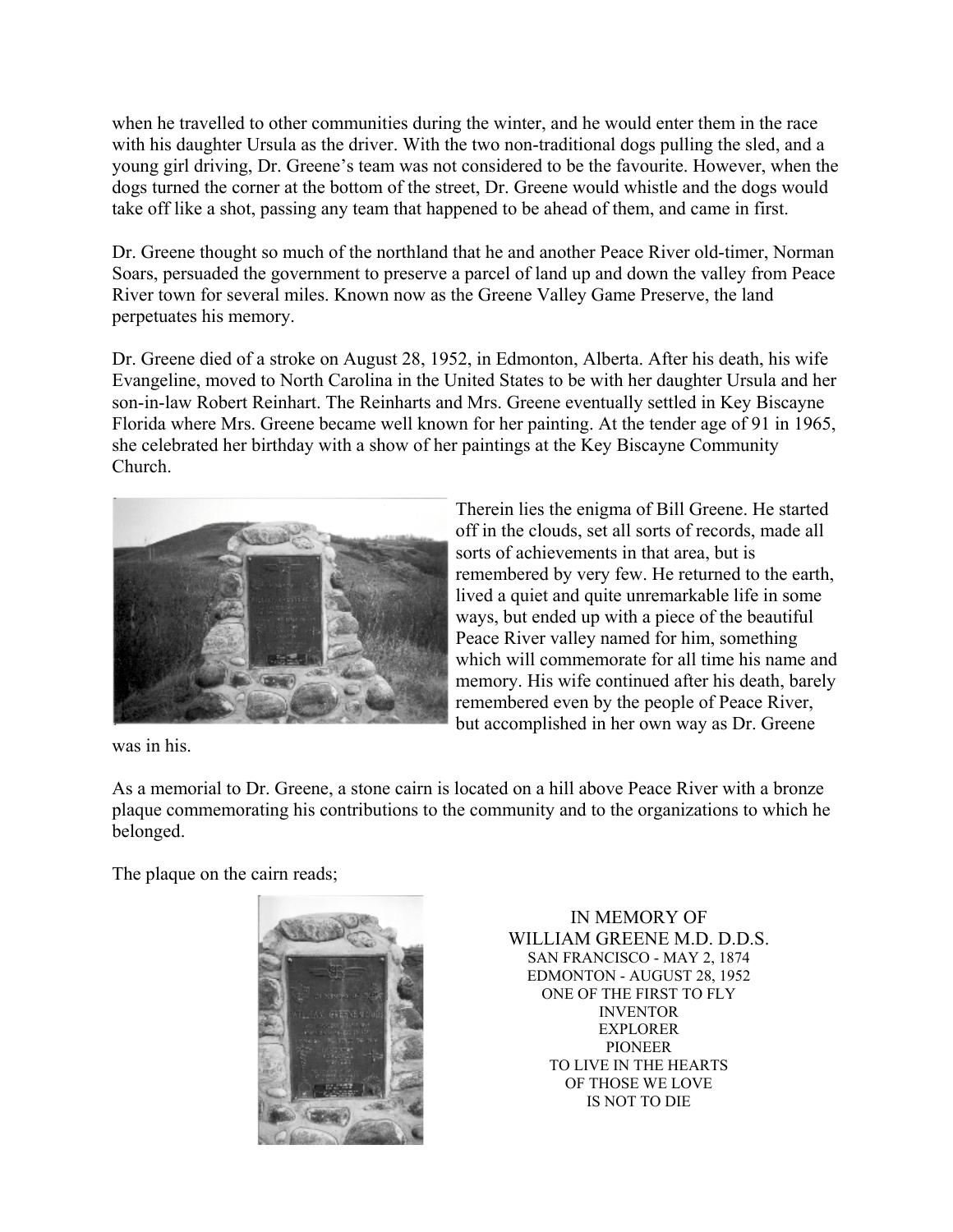The plaque has several emblems surrounding the text, including the Square and Compasses.

At the bottom of the plaque for Dr. Greene is a smaller plaque honouring his wife, which reads;

"Mary Evangeline Hilliard Greene. 07 Nov. 1872 Waterloo Ont. 21 Aug. 1972 Miami Fl. Lifetime Companion."

| <b>NAME</b><br>PEACE RIVER LODGE NO. 69, A. F. & A. M. PEACE RIVER, ALBERTA. |                   |           |                         |                     | LODGE REG. NO.             | C. LODGE NO.  |
|------------------------------------------------------------------------------|-------------------|-----------|-------------------------|---------------------|----------------------------|---------------|
| Green William                                                                |                   |           |                         |                     | 5I                         | 10864         |
| DATE OF BIRTH                                                                | PETITION RECEIVED |           |                         | MEMBERSHIP ST DIMIT |                            |               |
| $^{49}$ 38/2 May 79                                                          | II JulyIZ         |           |                         | <b>ELECTED</b>      |                            |               |
| <b>PATIVITY, TOWN, STATE.</b>                                                | <b>ELECTION</b>   |           |                         | LODGE INITIATED IN  |                            |               |
| San Francisco, Gal                                                           |                   | 8 Aug. 17 |                         |                     |                            |               |
|                                                                              |                   |           |                         | LOCATION            |                            |               |
| Dentist<br>RESIDENCE                                                         | 8<br>PASSING      | Aug.I7    |                         |                     | LODGE LART MEMBER OF       |               |
| Hudsons Hope                                                                 |                   | 8 Feb.18  |                         |                     |                            |               |
|                                                                              | RAISING           |           |                         | LOCATION            |                            |               |
| $^{164}$ $^{28}$ $^{0475}$ . 1952                                            |                   | 8 Feb.18  |                         |                     |                            |               |
| WHERE BICO, TOWN                                                             | 0.911             |           | <b>BUSPENDED, U. C.</b> |                     | <b>BUSPENDED, N. P. D.</b> |               |
| Edmont on.                                                                   |                   |           |                         |                     |                            |               |
| <b>STATE</b>                                                                 | EXPELLED          |           | <b>REINSTATED, 1</b>    |                     | <b>REINSTATED, 2</b>       |               |
| Alberta.                                                                     |                   |           |                         |                     |                            |               |
| <b>CAUSE OF DEATH</b>                                                        | RESARKS           |           |                         |                     |                            |               |
| Stroke.                                                                      |                   |           |                         |                     |                            |               |
|                                                                              |                   |           |                         |                     |                            |               |
|                                                                              |                   |           |                         |                     |                            |               |
|                                                                              |                   |           |                         | OFFICE SPECIALTY    | 07810                      | $12 - 2 - 17$ |

That Dr. Greene was involved with the Masonic Lodge in Peace River is well-known among Masons in the area. While a resident of Hudson Hope, he petitioned Peace River Lodge on July 11, 1917, was elected to receive the degrees of Masonry and initiated on August 8, 1917.

Records indicate that he was passed and raised on the same evening of February 8,

1918. This is very likely due to the distance from Hudson Hope and Peace River, and the difficult travel at that time in history. His exact involvement with Peace River Lodge, offices he may have held and other information has been lost as the records of the Peace River Lodge were destroyed in a disastrous fire that nearly destroyed the entire downtown of Peace River.

One past District Deputy Grand Master, Gordon Paul, who served District 13 in 1988, grew up with Ursula Greene, and recalls his father going to Masonic meetings with Dr. Greene. In fact, when RW Bro Paul returned from WWII, he purchased the house he now lives in from Ursula. Up until that point, Ursula had refused to sell the house, and only did sell it then because she knew Gordon, and knew that he would not turn around and sell the property just to make a quick profit. A testament to how Ursula viewed RW Bro Gordon in particular and Masons in general from her knowledge and her fathers involvement.